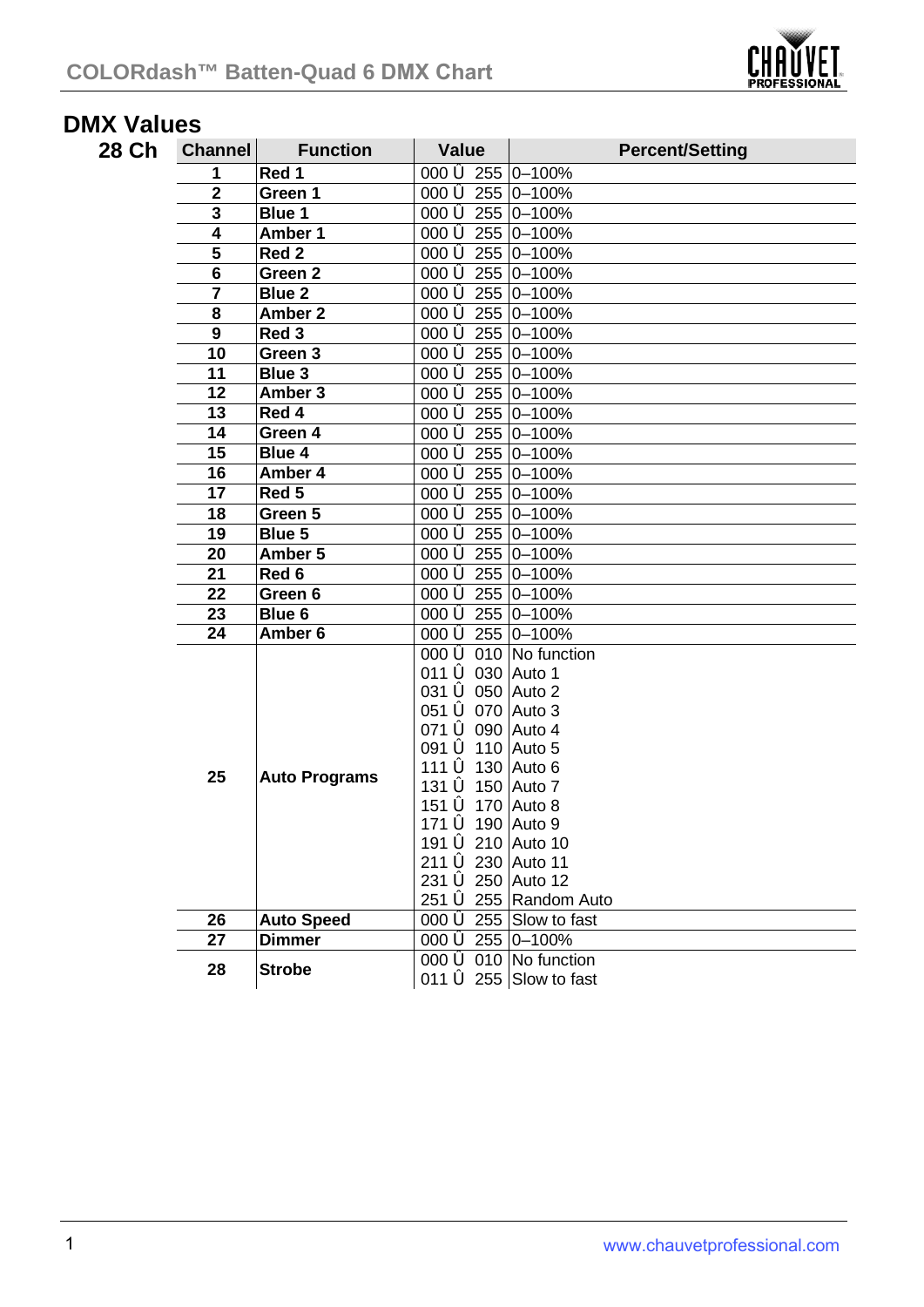

## **DMX Values (cont.)**

| 24 Ch | <b>Channel</b> | <b>Function</b> | Value                                  | <b>Percent/Setting</b> |
|-------|----------------|-----------------|----------------------------------------|------------------------|
|       | 1              | Red 1           | 000 6 255 0 - 100%                     |                        |
|       | $\mathbf{2}$   | Green 1         | 000 $\bigcirc$ 255 0-100%              |                        |
|       | 3              | Blue 1          | 000 $\bigcirc$ 255 0-100%              |                        |
|       | 4              | Amber 1         | 000 $\bigcirc$ 255 0-100%              |                        |
|       | 5              | Red 2           | 000 $\bigcirc$ 255 0-100%              |                        |
|       | 6              | Green 2         | 000 $\bigcirc$ 255 0-100%              |                        |
|       | 7              | Blue 2          | 000 $\bigcirc$ 255 0-100%              |                        |
|       | 8              | Amber 2         | 000 $\bigcirc$ 255 0-100%              |                        |
|       | 9              | Red 3           | 000 $\bigcirc$ 255 0-100%              |                        |
|       | 10             | Green 3         | 000 $\bigcirc$ 255 0-100%              |                        |
|       | 11             | Blue 3          | 000 $\bigcirc$ 255 0-100%              |                        |
|       | 12             | Amber 3         | 000 $\bigcirc$ 255 0-100%              |                        |
|       | 13             | Red 4           | 000 $\bigcirc$ 255 0-100%              |                        |
|       | 14             | Green 4         | 000 6 255 0 - 100%                     |                        |
|       | 15             | Blue 4          | 000 $\bigcirc$ 255 0-100%              |                        |
|       | 16             | Amber 4         | 000 $\bigcirc$ 255 0-100%              |                        |
|       | 17             | Red 5           | 000 $\bigcirc$ 255 0-100%              |                        |
|       | 18             | Green 5         | 000 $\bigcirc$ 255 0-100%              |                        |
|       | 19             | Blue 5          | 000 $\bigcirc$ 255 0-100%              |                        |
|       | 20             | Amber 5         | 000 6 255 0 - 100%                     |                        |
|       | 21             | Red 6           | 000 $\bigcirc$ 255 0-100%              |                        |
|       | 22             | Green 6         | 000 $\bigcirc$ 255 0-100%              |                        |
|       | 23             | Blue 6          | 000 $\bigotimes$ 255 $\bigotimes$ 100% |                        |

| <b>10 Ch</b> | <b>Channel</b> | <b>Function</b> | Value                                                                  | <b>Percent/Setting</b> |
|--------------|----------------|-----------------|------------------------------------------------------------------------|------------------------|
|              |                | Dimmer          | 000 $\bigcirc$ 255 0-100%                                              |                        |
|              |                | Red             | 000 $\bigcirc$ 255 0-100%                                              |                        |
|              |                | Green           | 000 $\bigotimes$ 255 $\bigotimes$ 100%                                 |                        |
|              |                | <b>Blue</b>     | 000 $\bigcirc$ 255 0-100%                                              |                        |
|              | 5              | Amber           | 000 $\bigotimes$ 255 $\bigotimes$ 100%                                 |                        |
|              | 6              | <b>Strobe</b>   | 000 $\bigcirc$ 010 No function<br>011 $\dot{\bullet}$ 255 Slow to fast |                        |

**Amber 6** 000 ó 255 0–100%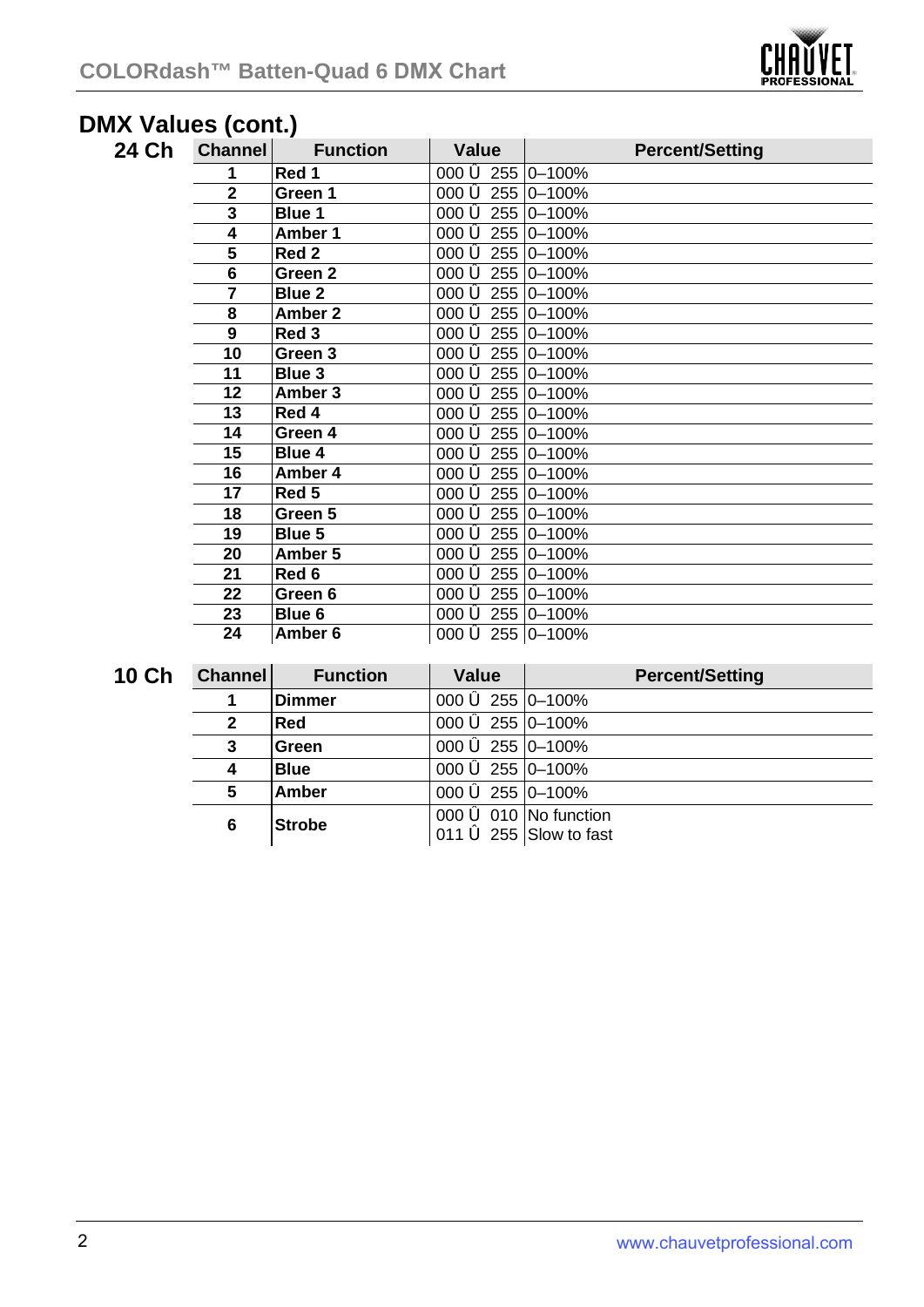

## **DMX Values (cont.)**

| 10 Ch   | <b>Channel</b>       | <b>Function</b>                | Value                                                                                                                                                                                                                                                                                                                                                                         | <b>Percent/Setting</b>                                                                                                                                                                                                                                                                                                                  |
|---------|----------------------|--------------------------------|-------------------------------------------------------------------------------------------------------------------------------------------------------------------------------------------------------------------------------------------------------------------------------------------------------------------------------------------------------------------------------|-----------------------------------------------------------------------------------------------------------------------------------------------------------------------------------------------------------------------------------------------------------------------------------------------------------------------------------------|
| (cont.) | 7                    | Color Macro +<br>White Balance | 011 6 030 R: 100%<br>051 $\bf{6}$ 070 R: 0<br>071 $\bigcirc$ 090 R: 0<br>111 6 130 R: 100%<br>131 6 150 R: 100%<br>171 6 200 R: 100%<br>201 6 205 White 1<br>206 6 210 White 2<br>211 6 215 White 3<br>216 6 220 White 4<br>221 6 225 White 5<br>226 6 230 White 6<br>231 6 235 White 7<br>236 6 240 White 8<br>241 6 245 White 9<br>246 6 250 White 10<br>251 6 255 White 11 | 000 $\bigcirc$ 010 No function<br>$G: 0-100\%$<br>B:0<br>031 6 050 R: 100%-0G: 100%<br>B: 0<br>$G: 100\%$<br>$B: 0 - 100\%$<br>G: 100%–0<br>B: 100%<br>091 6 110 R: 0–100% G: 0<br>$B: 100\%$<br>G: 0<br>B: 100%-0<br>G: 0-100%<br>$B: 0 - 100\%$<br>151 <b>ó</b> 170 R: 100%–0G: 100%–0<br>B: 100%<br>$G: 100\%$<br>B: 100%<br>A: 100% |
|         | 8                    | <b>Auto Programs</b>           | 011 6 030 Auto 1<br>031 6 050 Auto 2<br>051 6 070 Auto 3<br>071 6 090 Auto 4<br>091 6 110 Auto 5<br>111 <b>ó</b> 130 IAuto 6<br>131 6 150 Auto 7<br>151 <b>ó</b> 170   Auto 8<br>171 6 190 Auto 9<br>191 6 210 Auto 10<br>211 <b>ó</b> 230 Auto 11<br>231 6 250 Auto 12                                                                                                       | 000 $\bigcirc$ 010 No function<br>251 6 255 Random Auto                                                                                                                                                                                                                                                                                 |
|         | 9                    | <b>Auto Speed</b>              |                                                                                                                                                                                                                                                                                                                                                                               | 000 $\bigcirc$ 255 Slow to fast                                                                                                                                                                                                                                                                                                         |
|         | 10                   | <b>Dimmer Speed</b>            |                                                                                                                                                                                                                                                                                                                                                                               | 000 6 051 Preset dimmer speed from display menu<br>052 $\bigcirc$ 101 Linear dimmer<br>102 6 152 Nonlinear dimming curve 1 (fastest)<br>153 6 203 Nonlinear dimming curve 2<br>204 6 255 Nonlinear dimming curve 3 (slowest)                                                                                                            |
| 6 Ch    | <b>Channel</b>       | <b>Function</b>                | Value                                                                                                                                                                                                                                                                                                                                                                         | <b>Percent/Setting</b>                                                                                                                                                                                                                                                                                                                  |
|         | 1                    | Dimmer                         | 000 6 255 0-100%                                                                                                                                                                                                                                                                                                                                                              |                                                                                                                                                                                                                                                                                                                                         |
|         | $\ddot{\phantom{0}}$ | <b>DAN</b>                     | $000 \leq 255$ $\sqrt{200}$                                                                                                                                                                                                                                                                                                                                                   |                                                                                                                                                                                                                                                                                                                                         |

|   | <b>Dimmer</b> | 000 $\bigcirc$ 255 0-100%               |  |
|---|---------------|-----------------------------------------|--|
|   | Red           | 000 $\bigcirc$ 255 0-100%               |  |
|   | lGreen        | 000 $\bigcirc$ 255 0-100%               |  |
|   | <b>Blue</b>   | 000 $\bigcirc$ 255 0-100%               |  |
|   | Amber         | 000 $\bigotimes$ 255 $\bigotimes$ -100% |  |
| 6 | <b>Strobe</b> | 000 $\bigcirc$ 010 No function          |  |
|   |               | 011 $\bigcirc$ 255 Slow to fast         |  |